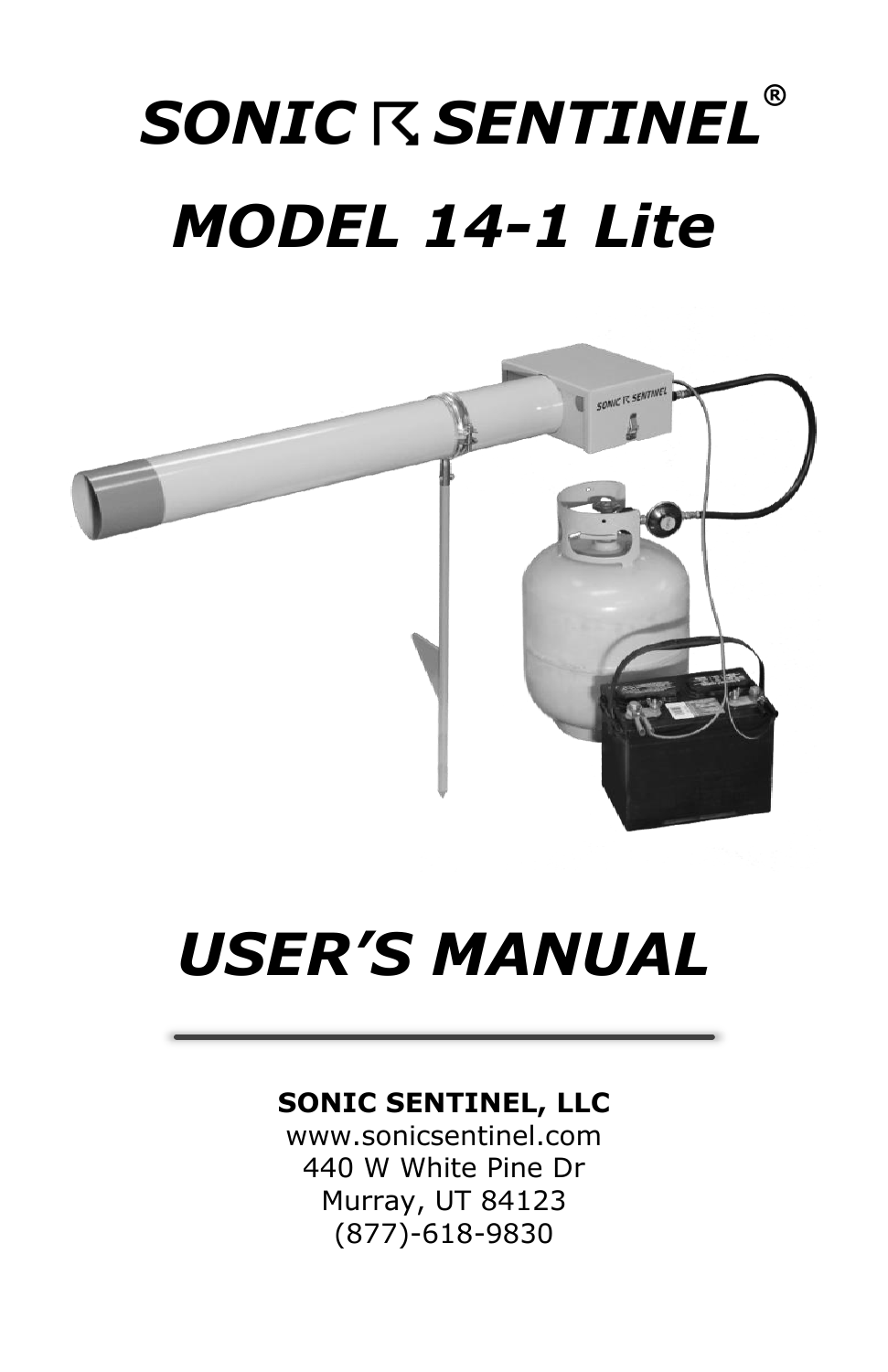|  | 1. Introduction<br>2. Safety Precautions<br>3. Product Specifications<br>4. Initial Setup<br>5. Operation<br>6. Troubleshooting<br>7. Legal<br>8. Parts View & Listing<br>9. Warranty<br>10. Compliance | pg. 2<br>pg. 2<br>pg. 3<br>pg. 8<br>pg. 9<br>pg. 12<br>pg. 12 | pg. 4-5<br>pg. 6-7<br>pg. 10-11 |
|--|---------------------------------------------------------------------------------------------------------------------------------------------------------------------------------------------------------|---------------------------------------------------------------|---------------------------------|
|--|---------------------------------------------------------------------------------------------------------------------------------------------------------------------------------------------------------|---------------------------------------------------------------|---------------------------------|

#### *1. Introduction*

Thank you for purchasing the Sonic Sentinel Model 14-1 Lite Sound Cannon. It is designed to humanely discourage wildlife from occupying undesirable or unsafe locations. Preventing such habitation can help avoid property damage, fines, injury to wildlife, and loss of human life.

# *2. Safety Precautions*

Safe operation of the Sonic Sentinel Model 14-1 Lite Sound Cannon is the operator's sole responsibility and requires strict observation of the safety precautions outlined below. Failure to do so will void the manufacturer's warranty and could result in property damage, serious injury, or death.



1. **Explosive Propane Gas** - For outdoor use only. No smoking or open flame within 50 feet. Never point cannon toward people, obstruct the barrel, or attempt to fire projectiles. Do not alter the LPG regulator or tank connector in any way. Use only with OPD equipped tanks of not more than 40lbs.



2. **Extreme Sound** - Hearing protection must be worn within 50 feet of cannon while in operation.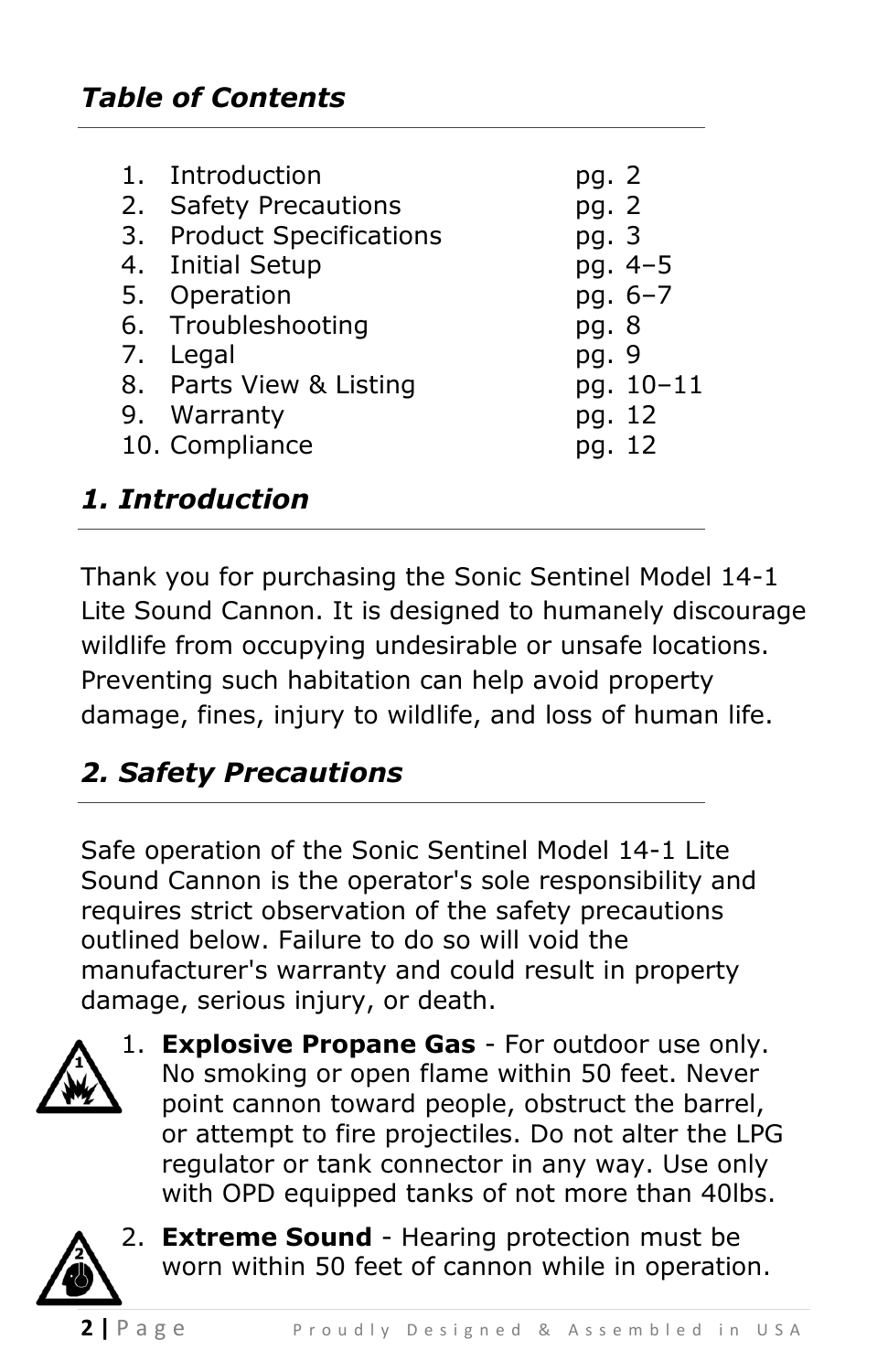

3. **High Voltage** - Do not touch any components under the black plastic electronics cowling when the power switch is in the on position or without first disconnecting the battery terminals.



4. **Lead Acid Battery** - Do not puncture, short, or reverse polarity. Replace only with battery of same type and rating. Dispose of in accordance with local laws and regulations.

### *3. Product Specifications*

| Model 14-1 (M14-1) Lite Specifications                 |                                                                               |  |  |  |  |
|--------------------------------------------------------|-------------------------------------------------------------------------------|--|--|--|--|
| Sound Pressure Level:                                  | 130dB @ 1m                                                                    |  |  |  |  |
| Selectable Firing<br>Frequency:                        | 30sec - 2hr with<br>2 Random Modes and<br>Multi-Shot (1, 2, or 3)             |  |  |  |  |
| Chronometer<br>Precision:                              | $+/- 1\%$                                                                     |  |  |  |  |
| <b>Operating Temperature</b><br>Range:                 | -5°F – 140°F<br>$(-20°C - 70°C)$                                              |  |  |  |  |
| LPG Efficiency:<br>(LPG Tank Not Included)             | $\sim$ 20,000 Cycles<br>$(20$ lb Tank)                                        |  |  |  |  |
| <b>Electrical Draw:</b>                                | $< 0.2$ mA Standby<br>0.0004Ah Per Cycle                                      |  |  |  |  |
| <b>Battery Requirements:</b><br>(Battery Not Included) | 12VDC Lead-Acid<br>Deep Cycle (≥30Ah)                                         |  |  |  |  |
| Dimensions<br>(w/o Monopod)                            | 40in (101.6cm) L<br>10in (25.4cm) W<br>5in (12.7cm) H                         |  |  |  |  |
| Weight<br>(w/o LPG Tank)                               | Cannon: 17.5lb (7.9kg)<br>Monopod: 3.0lb (1.4kg)<br>Shipping: 27.0lb (12.2kg) |  |  |  |  |
| <b>Emissions Compliance:</b>                           | FCC: Part 15, Subpart B<br>EN: 61000-6-3:2007<br><b>ICES: 001, Issue 4</b>    |  |  |  |  |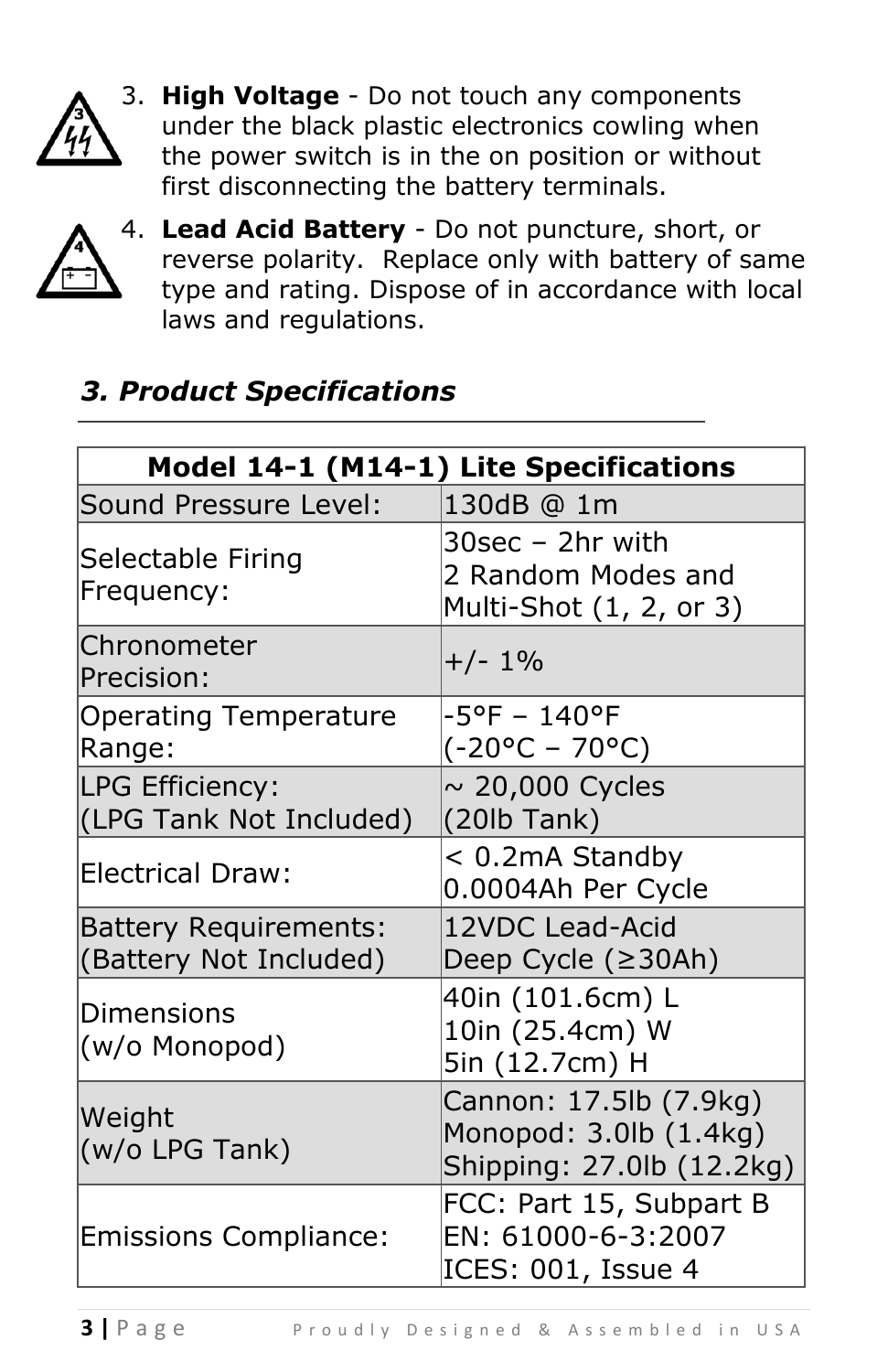- 1. Remove the M14-1 Lite cannon and monopod from their packaging. Retain packing material for future transportation needs.
- 2. Select a suitable outdoor location for the M14-1 Lite cannon that meets the following criteria:
	- a. Firm, level surface that can accommodate driving the monopod's ground stake to a depth of 10in and support the cannon without tipping

**Note:** The M14-1 Lite is also compatible with our optional, collapsible, heavy duty tripod.

- b. Sufficient space for the M14-1 Lite cannon and user supplied battery and propane tank
- c. Free of debris and combustible material
- d. Clearly visible to passers-by
- e. Facing downwind relative to prevailing winds
- f. Away from residential or other sound sensitive areas

**Note:** The M14-1 Lite cannon is capable of producing sound levels that may violate local noise ordinances. Ensuring legal operation of the M14-1 Lite is the operator's sole responsibility and should only be conducted only in accordance with local laws and regulations.

- g. As close to the desired deterrent zone as possible taking the above factors into consideration.
- 3. Using your foot or a mallet, drive the monopod to a depth of 10in. Apply force only to the top of the steel support gusset. Do not strike the barrel clamp!

**Note:** The top of the triangular support gusset should be even with the ground surface when fully driven.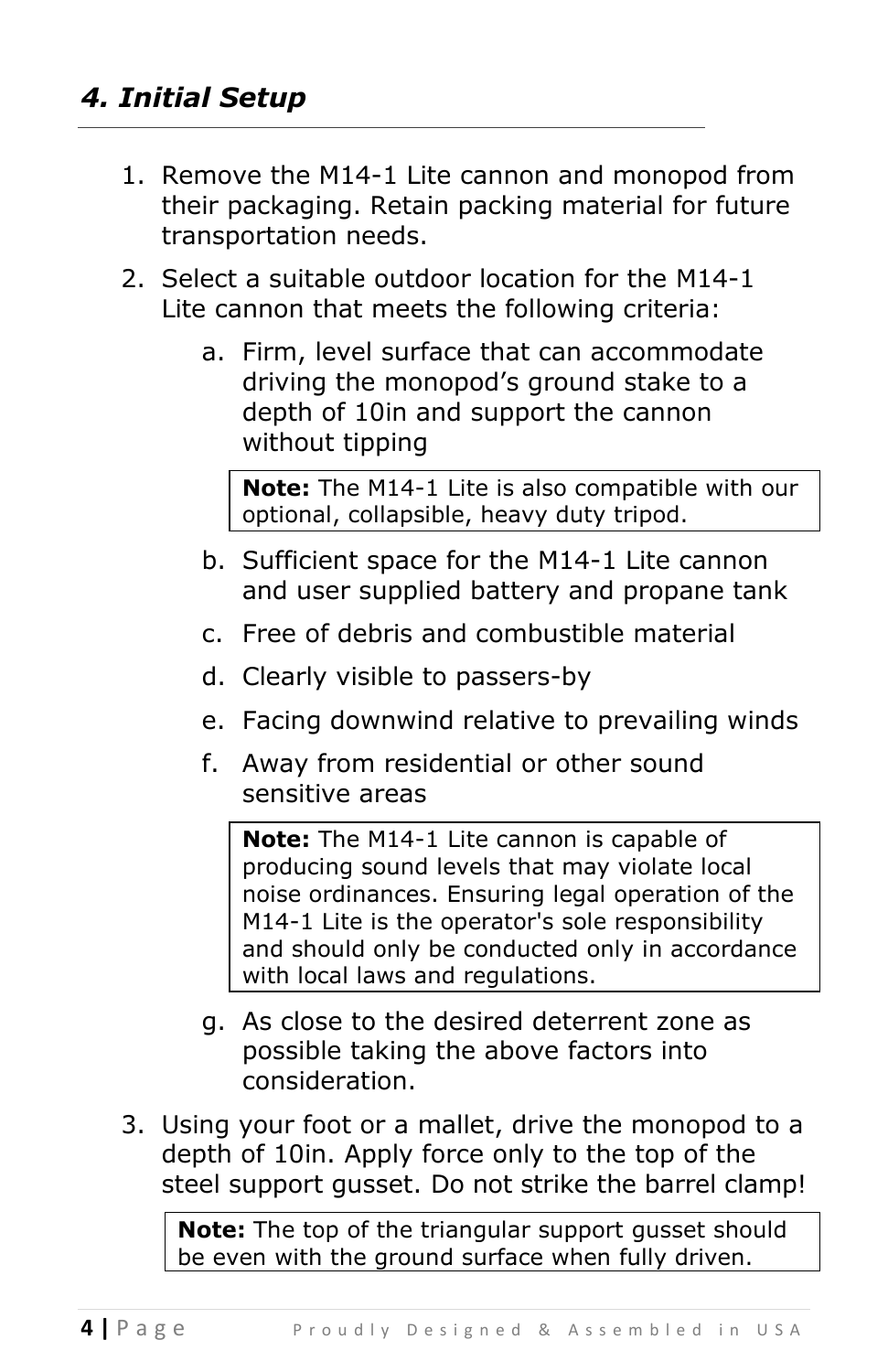- 4. Install M14-1 Lite cannon onto monopod:
	- a. Remove bolts and springs from barrel clamp at top of monopod (Fig. 1).



*Figure 1*

b. Rotate top half of clamp 180 degrees and *loosely* re-install springs and bolts (Fig. 2).



*Figure 2*

c. Slide barrel of M14-1 Lite cannon into barrel clamp and align over CLAMP decal (Fig. 3).



- d. Tighten barrel clamp bolts with the provided 6mm wrench.
- 5. Place a user supplied, 12VDC, deep cycle battery (>30Ah recommended) on level ground next to the M14-1 Lite within reach of the battery clamps.

**Note:** Approximate battery drain in amp hours per day can be calculated according to the following formula: **Ah/day = (1440 / ignition delay in min.) \* 0.001**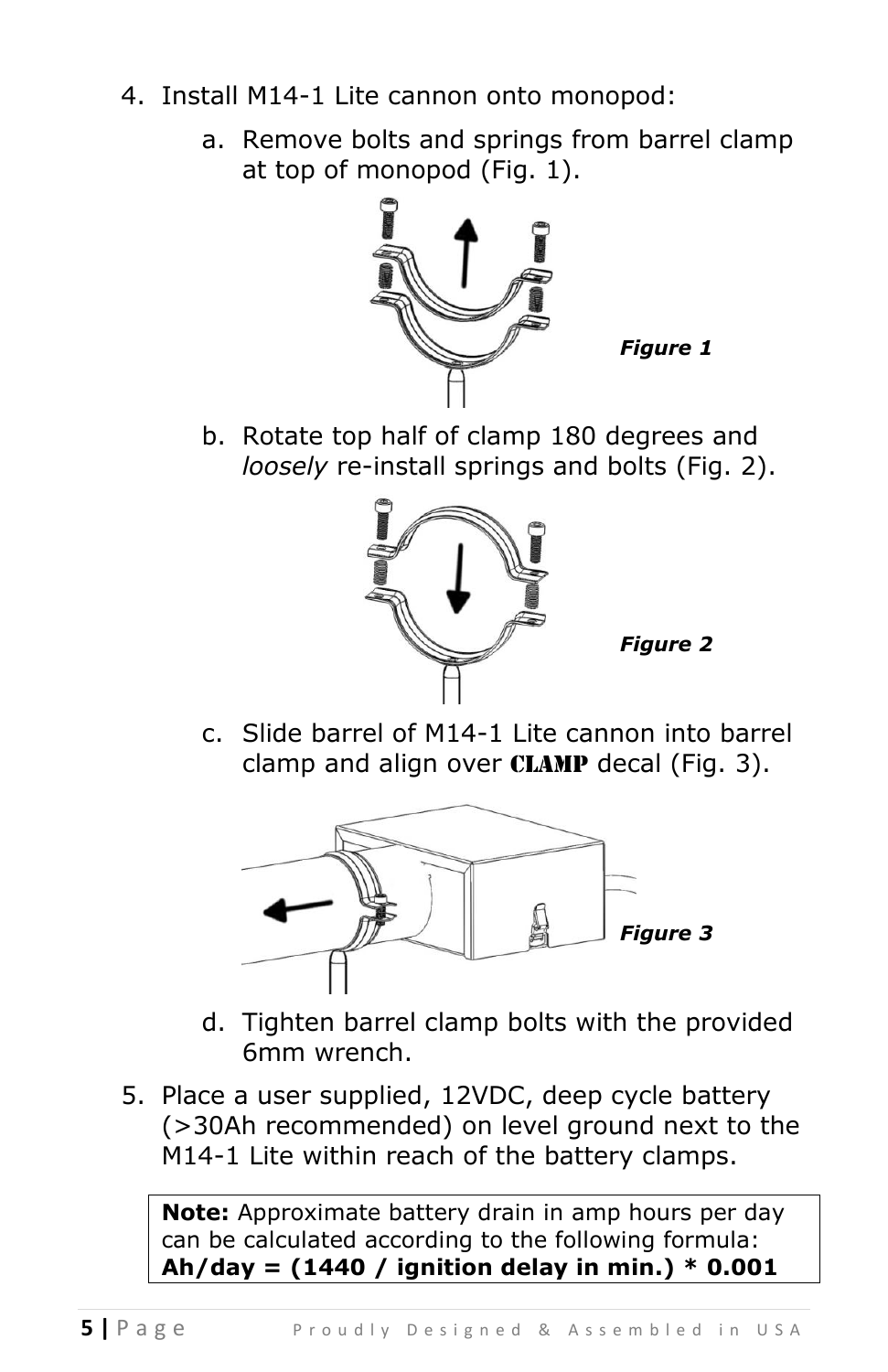- 6. Remove the M14-1 Lite's top shroud by releasing the latches on either side and lifting it free.
- 7. Set delay timer to desired firing interval (Fig. 4):
	- a. **OFF:** Delay timer is disabled, but cannon can be triggered remotely via activation modules.
	- b. **RANDOM:** Cannon will fire randomly every 1–10min (**RAND1**) or every 5–30min (**RAND2**).



**Note:** To reduce battery charging intervals, firing frequencies of less than 5min should be avoided in conjunction with our activation modules.

- 8. Set multi-shot switch (right of delay timer, Fig. 5) to desired shot count: center=1, up=2, or down=3.
- 9. Reinstall top shroud and secure both latches.
- 10.Connect propane tank (not included):
	- a. Place a user supplied, 20-30lb propane tank on level ground next to the M14-1 Lite within reach of the regulator's OPD connector.
	- b. Securely fasten the M14-1 Lite regulator's OPD connector to the propane tank valve.

#### *5. Operation*

- 1. Ensure that all of the following conditions are met before proceeding:
	- a. Barrel of M14-1 Lite is not obstructed and is pointed away from people and objects
	- b. Propane tank connection is secure
	- c. No sources of ignition are present
	- d. Any persons within 50 feet of cannon are wearing ear protection.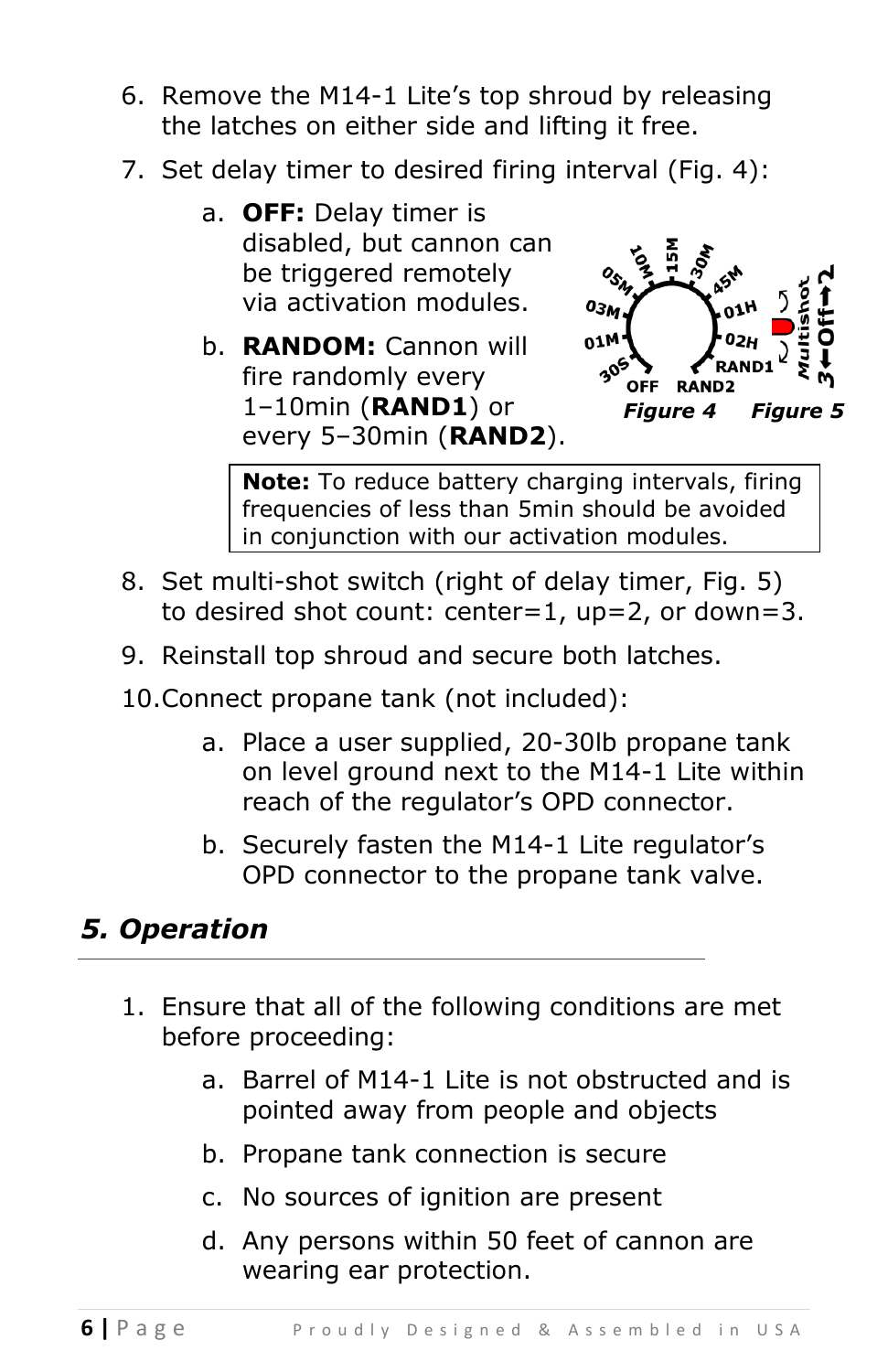- 2. Open propane tank valve and connect the battery
	- a. Connect the negative (-) clamp to your battery's negative (-) black terminal.
	- b. Connect positive (+) red clamp to your battery's positive (+) red terminal.

**Note:** There is a 30 sec. power-up delay, during which the M14-1 Lite cannon will not activate, to provide adequate time to safely clear the immediate area.

**Note:** Battery voltage should be monitored periodically and the battery recharged when it reaches 11.6VDC. Allowing it to discharge further may reduce battery life.

3. Following the power-up delay, the M14-1 Lite cannon will begin firing at the delay timer interval configured during initial setup.

**Note:** There is a 30 sec. post-fire delay, during which the M14-1 Lite cannon will not activate, to prevent wasteful and potentially hazardous continuous firing.

4. When in the "**OFF**" position, the delay timer is disabled, but the cannon can still be triggered remotely via activation modules.

**Note:** When the M14-1 Lite cannon is used in conjunction with any of Sonic Sentinel's activation modules, the delay timer's current countdown is reset and begins anew after each commanded detonation.

5. Change the location and detonation frequency of the M14-1 Lite cannon frequently to prevent wildlife from habituating to its effect.

**Caution:** *Always* disconnect the battery and close the propane tank valve *before* removing the top shroud to update the delay timer!

6. Close propane tank valve and disconnect the battery when not in use to prevent unexpected firing.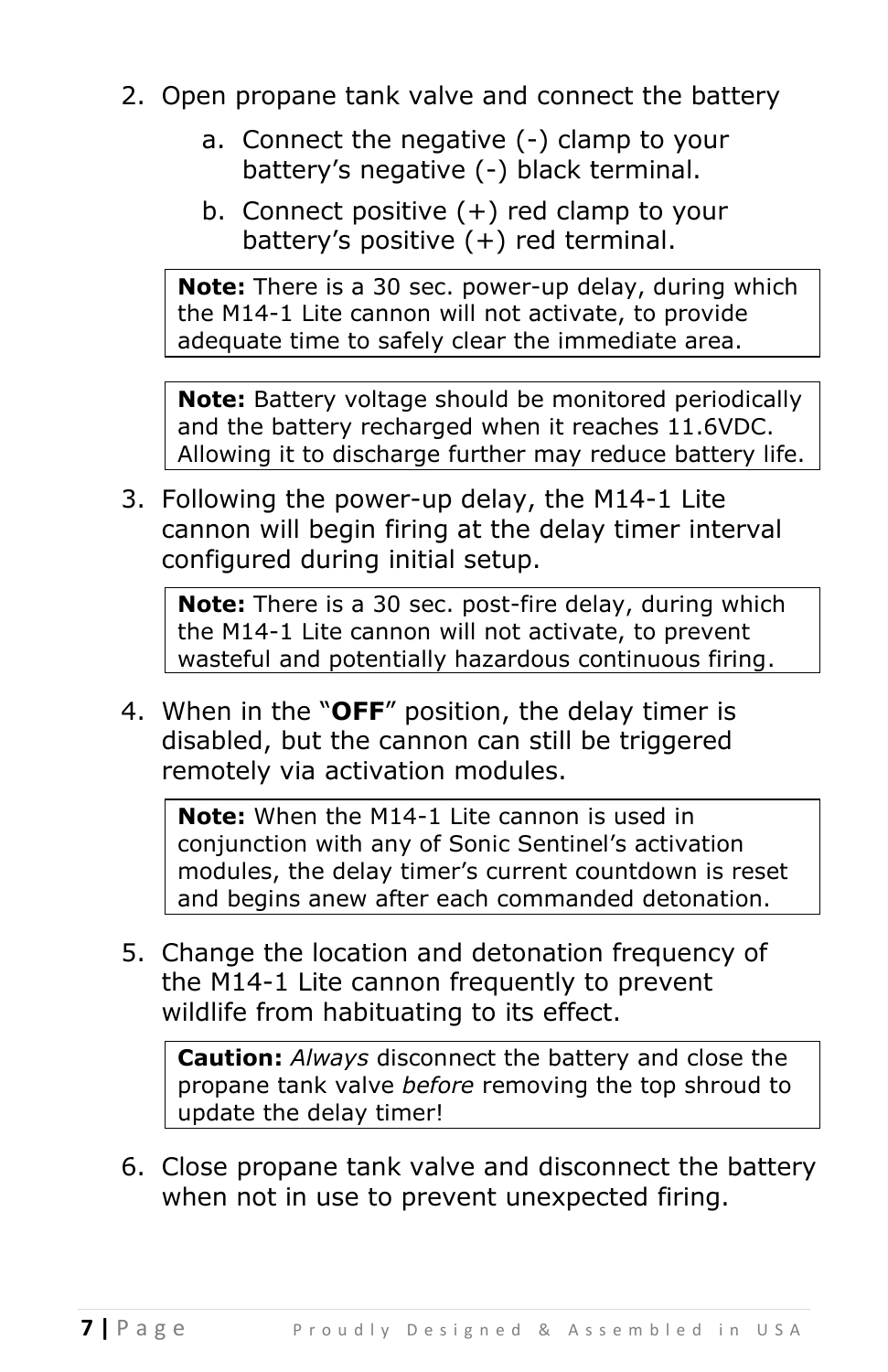The following flowchart outlines several common problems and their solutions. For other questions, please contact [support@sonicsentinel.com.](mailto:support@sonicsentinel.com)

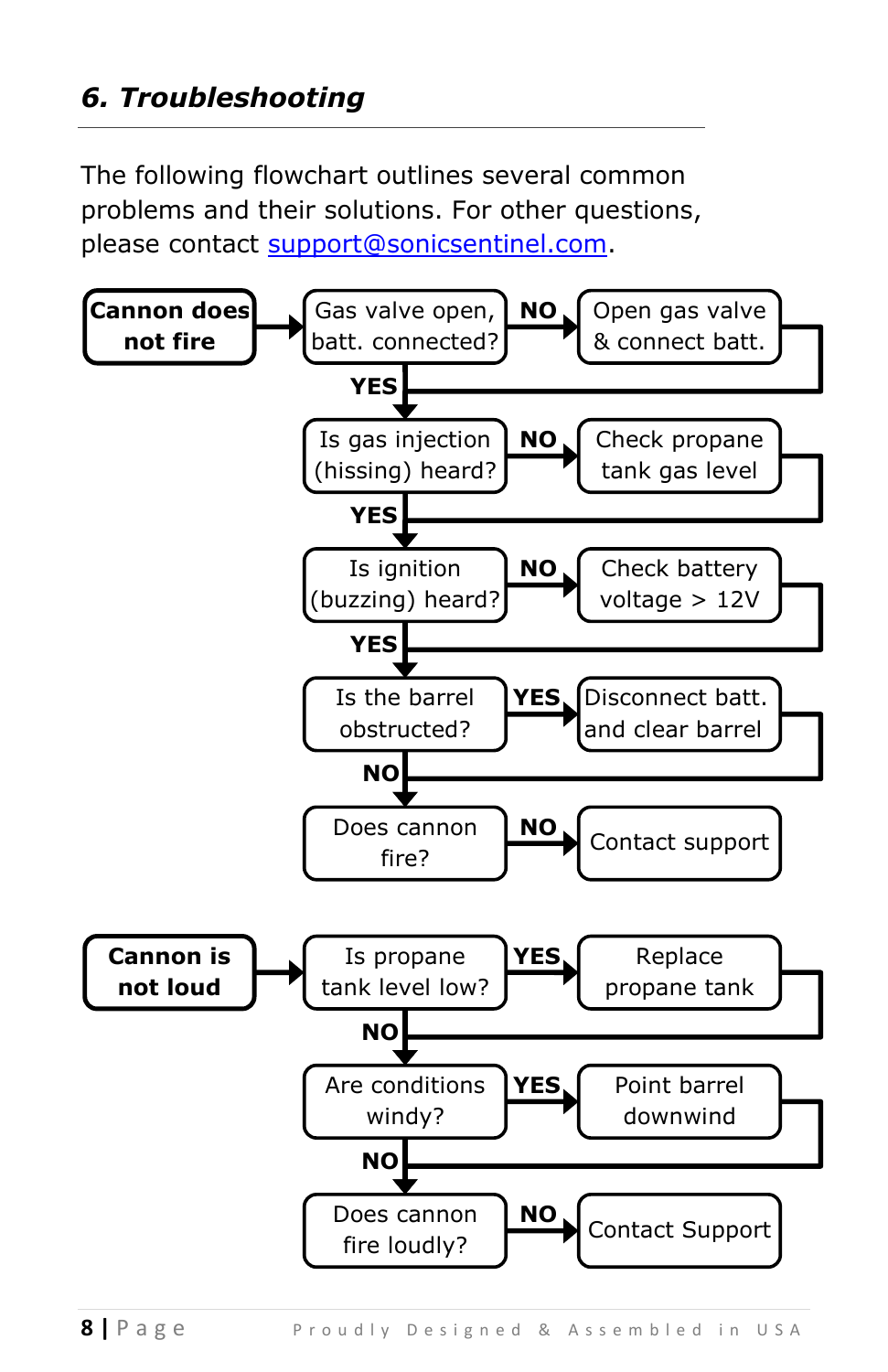#### **Applicability:**

- 1. These Terms apply to any transaction between Sonic Sentinel, LLC (hereafter known as "Seller") and its customers (hereafter known as "Buyer" or "Buyers"). The Terms are integral to any purchase agreement, invoice, order form, or other document(s) pertaining to the sale of, or the offer to sell, Seller's products. The placement of any order for Seller's products and/or the use of Seller's products implies an agreement to these Terms in full.
- 2. Buyer's ability to purchase and/or use Seller's products is expressly predicated on Buyer's acceptance of these terms and conditions. Any purchase of product shall be considered a contractual agreement by Buyer to Seller's Terms as provided here: [www.sonicsentinel.com/legal.](http://www.sonicsentinel.com/legal)

#### **Limitation of Seller's Liability:**

- 1. Seller shall not be liable for any general or special damages arising from the use or misuse of the Model 14-1 Lite Sound Cannon and its accessories (hereafter known as "Product"). No warranty is provided by Seller beyond replacement due to defects in manufacturing and is limited to a refund of the purchase price. Seller's warranty is exclusive of all other warranties, and any implied warranty of merchantability and/or implied warranty of fitness for a purpose is hereby disclaimed.
- 2. Buyer is solely responsible for determining the suitability of Seller's products for a purpose intended by Buyer or Buyer's customers. Seller has tested products only as explained in Seller's product specifications and this manual. Buyer agrees not to use Seller's products in any way not specified by Seller's instructions and product descriptions. Buyer shall assume all responsibility for any claims, losses, damages, demands, and expenses incurred by the use or misuse of Seller's products, including the incorporation of Seller's products into other goods for sale by the Buyer.
- 3. Seller does not authorize or otherwise endorse Buyer to make any modification or change to Product. Any changes or modifications made by Buyer to Product, which are not expressly approved by Seller in writing, shall render any and all warranties invalid.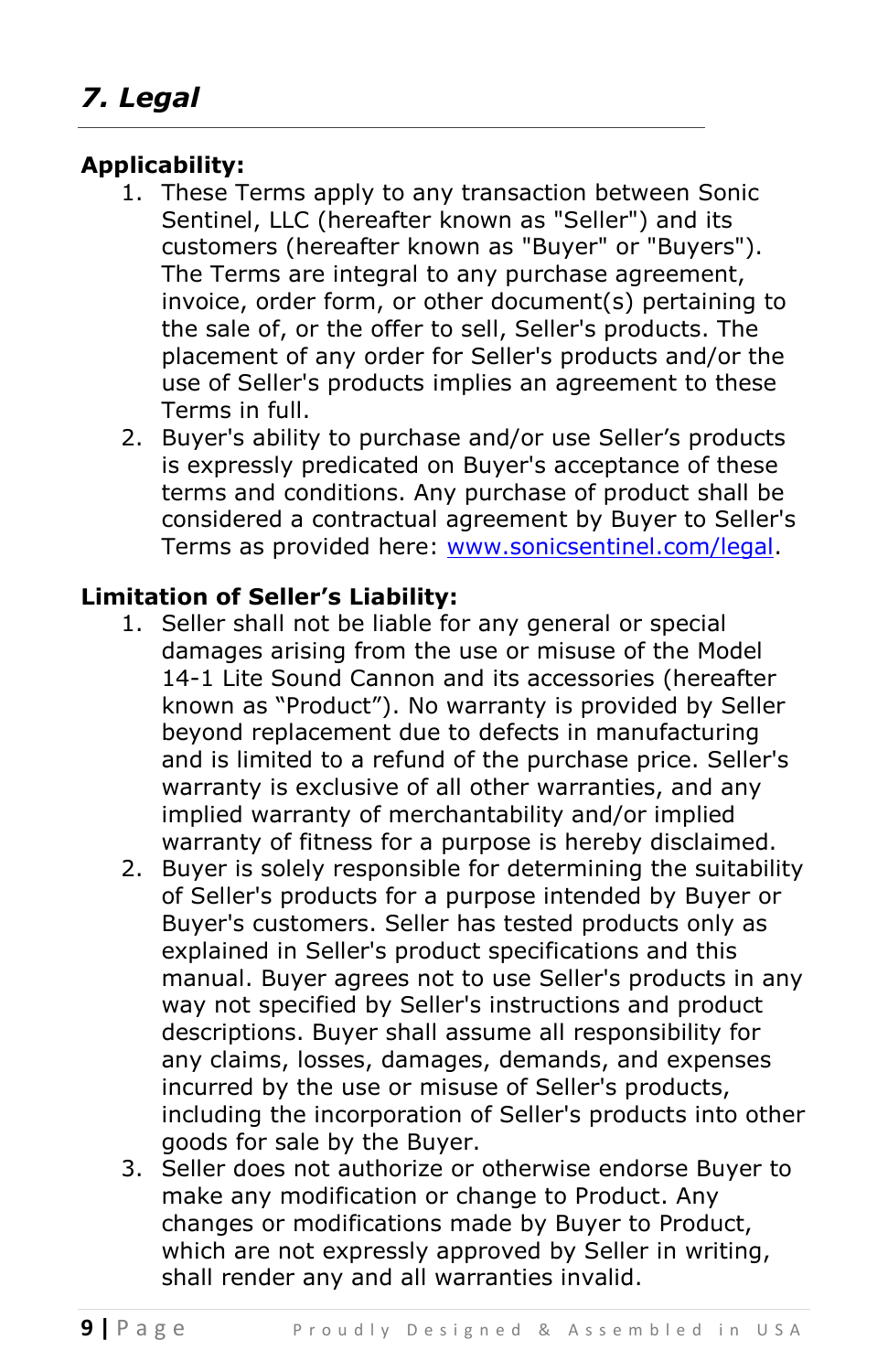The following M14-1 Lite replacement individual parts and assemblies are available:

|    | Parts                          | Part # |
|----|--------------------------------|--------|
|    | 1. Injector Assembly           | 00006  |
| 2. | <b>Ignition Control Module</b> | 00007  |
| 3. | <b>Barrel Assembly</b>         | 00009  |
| 4. | Coil Assembly                  | 00010  |
|    | 5. Spark Plug                  | 00011  |
|    | 6. Wiring Harness <sup>*</sup> | 00013  |
|    | 7. Propane Regulator           | 00014  |
| 8. | Lower Shroud & Cowling         | 00015  |
| 9. | <b>Upper Shroud</b>            | 00016L |
|    | 10. Monopod Barrel Clamp       | 00018  |
|    | 11. Propane Filter             | 00019  |

The following M14-1 Lite accessories are available:

| Accessories*               | Part # |
|----------------------------|--------|
| 1. Collapsible Tripod      | 00003  |
| 2. Monopod Stake           | 00005  |
| 3. Tripod Extension (24in) | 00020  |
| 4. Tripod Feet (Set of 3)  | 00021  |
| 5. Nighttime Deactivation  | 00022  |
| 6. Battery Charger (12VDC) | 00023  |
| 7. Propane Level Sensor    | 00024  |
| 8. Programmable Timer      | 00025  |
| 9. 360° Rotating Tripod    | 00026  |

The following M14-1 Lite activation modules are available:

| <b>Activation Modules</b> *    | Part $#$     |
|--------------------------------|--------------|
| 1. Push-Button Remote Controls | 00030-32     |
| 2. XBee Radio Modules          | 00033-36     |
| 3. Motion Detection Modules    | $00037 - 39$ |
|                                |              |

To purchase parts and accessories, and for more information, visit [http://www.sonicsentinel.com.](http://www.sonicsentinel.com/)

\* Not Pictured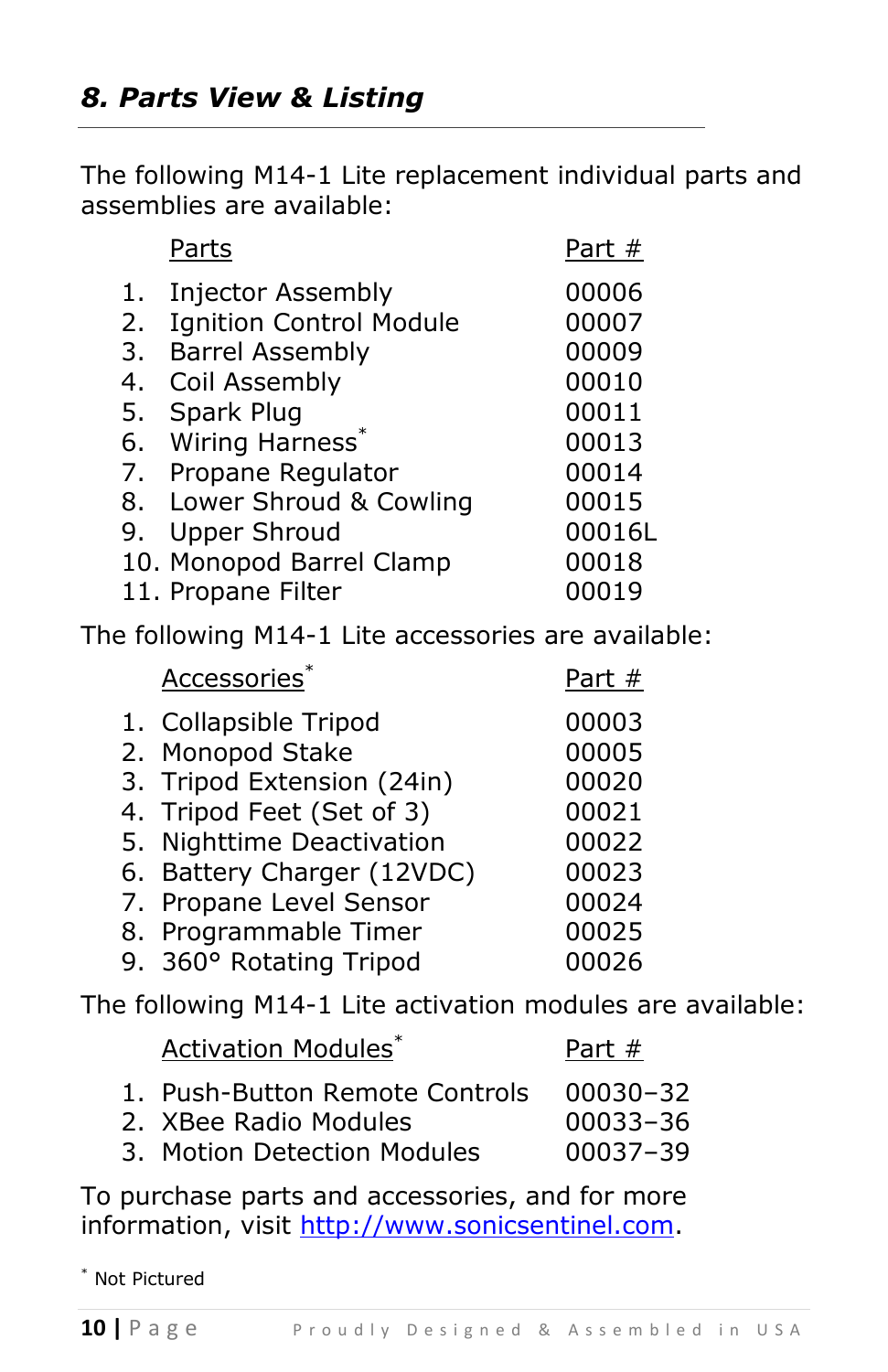